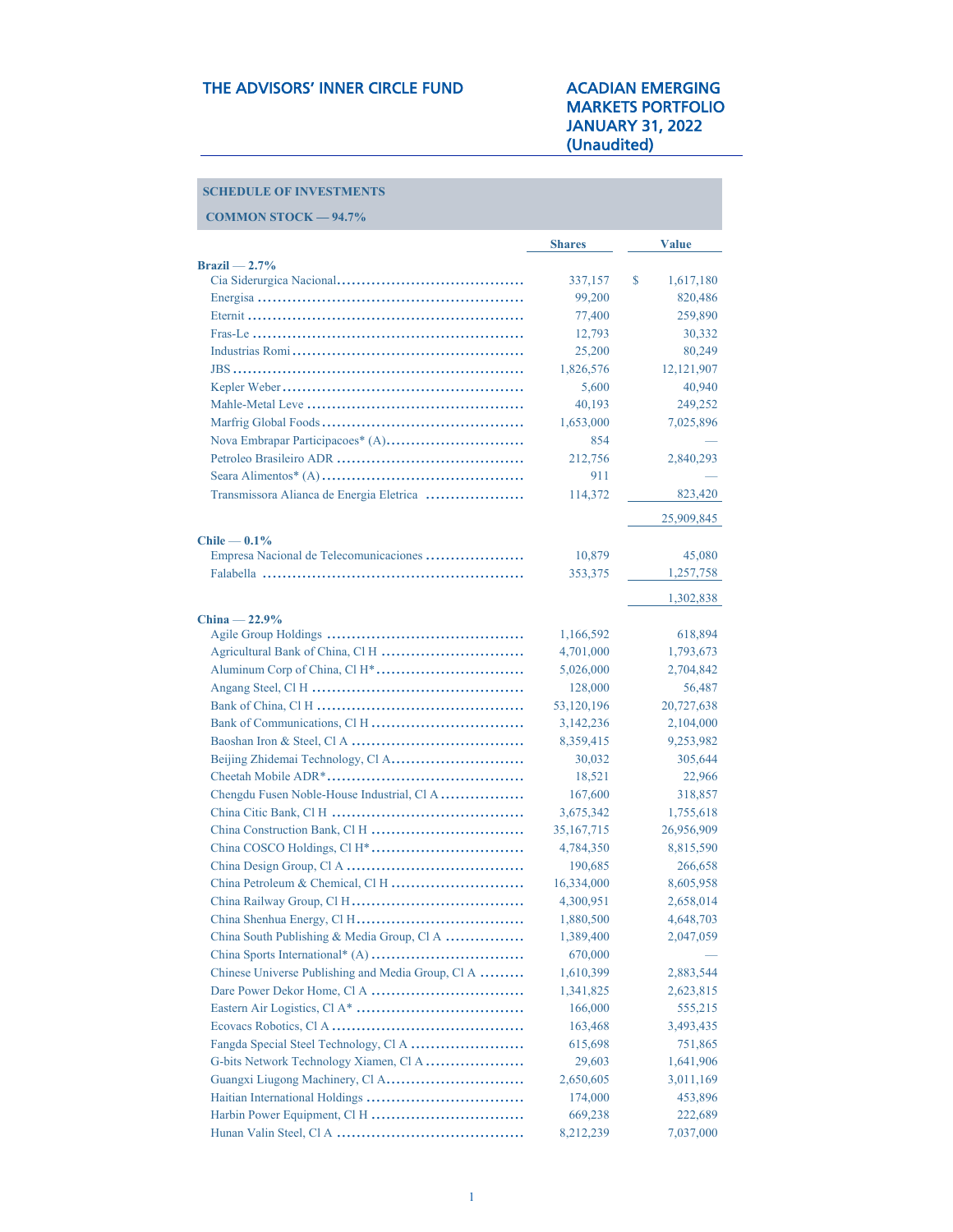| <b>COMMON STOCK — continued</b>                         |               |               |
|---------------------------------------------------------|---------------|---------------|
|                                                         | <b>Shares</b> | <b>Value</b>  |
| China — (continued)                                     |               |               |
| Industrial & Commercial Bank of China, Cl H             | 287,000       | \$<br>174,178 |
|                                                         | 5,579         | 184,461       |
|                                                         | 400,398       | 1,602,680     |
|                                                         | 3,704,000     | 3,850,336     |
|                                                         | 10,122        | 6,880         |
|                                                         | 718,189       | 210,126       |
|                                                         | 6,193,520     | 1,664,982     |
|                                                         | 480,283       | 275,292       |
| Ningbo Haitian Precision Machinery, Cl A                | 300,700       | 1,106,736     |
|                                                         | 861,890       | 2,718,793     |
|                                                         | 711,200       | 1,542,605     |
|                                                         | 40,694,000    | 20,369,949    |
|                                                         | 37,900        | 355,475       |
|                                                         | 256,604       | 235,793       |
|                                                         | 67,900        | 74,247        |
|                                                         | 1,996,200     | 3,962,739     |
|                                                         | 778,800       | 726,687       |
|                                                         | 1,284,500     | 1,359,805     |
|                                                         | 1,450,200     | 1,396,750     |
|                                                         | 1,061,000     | 150,388       |
|                                                         | 795,000       | 259,547       |
|                                                         | 3,437,148     | 5,126,891     |
|                                                         | 27,132        | 493,802       |
|                                                         | 483,600       | 1,081,442     |
| Suzhou Gold Mantis Construction Decoration, Cl A        | 3,892,113     | 3,544,102     |
|                                                         | 1,279,000     | 655,075       |
|                                                         | 452,900       | 28, 137, 793  |
|                                                         | 3,334,800     | 2,010,087     |
|                                                         | 661,013       | 684,083       |
|                                                         | 386,000       | 800,312       |
|                                                         | 176,073       | 1,639,240     |
|                                                         | 719,519       | 222,000       |
| Wuhu Sanqi Interactive Entertainment Network Technology |               |               |
|                                                         | 996,700       | 3,917,928     |
|                                                         | 8,713,500     | 7,687,462     |
|                                                         | 8,225         | 5,945         |
|                                                         | 214,000       | 458,950       |
|                                                         | 1,606,396     | 3,064,362     |
|                                                         | 3,024,497     | 3,339,396     |
|                                                         | 305,369       | 2,357,804     |
|                                                         |               | 223, 791, 149 |
| Colombia — $0.0\%$                                      | 91,751        | 149,789       |
|                                                         |               |               |
| Czech Republic $-0.1\%$                                 | 19,421        | 862,281       |
|                                                         | 11            | 8,395         |
|                                                         |               |               |
|                                                         |               | 870,676       |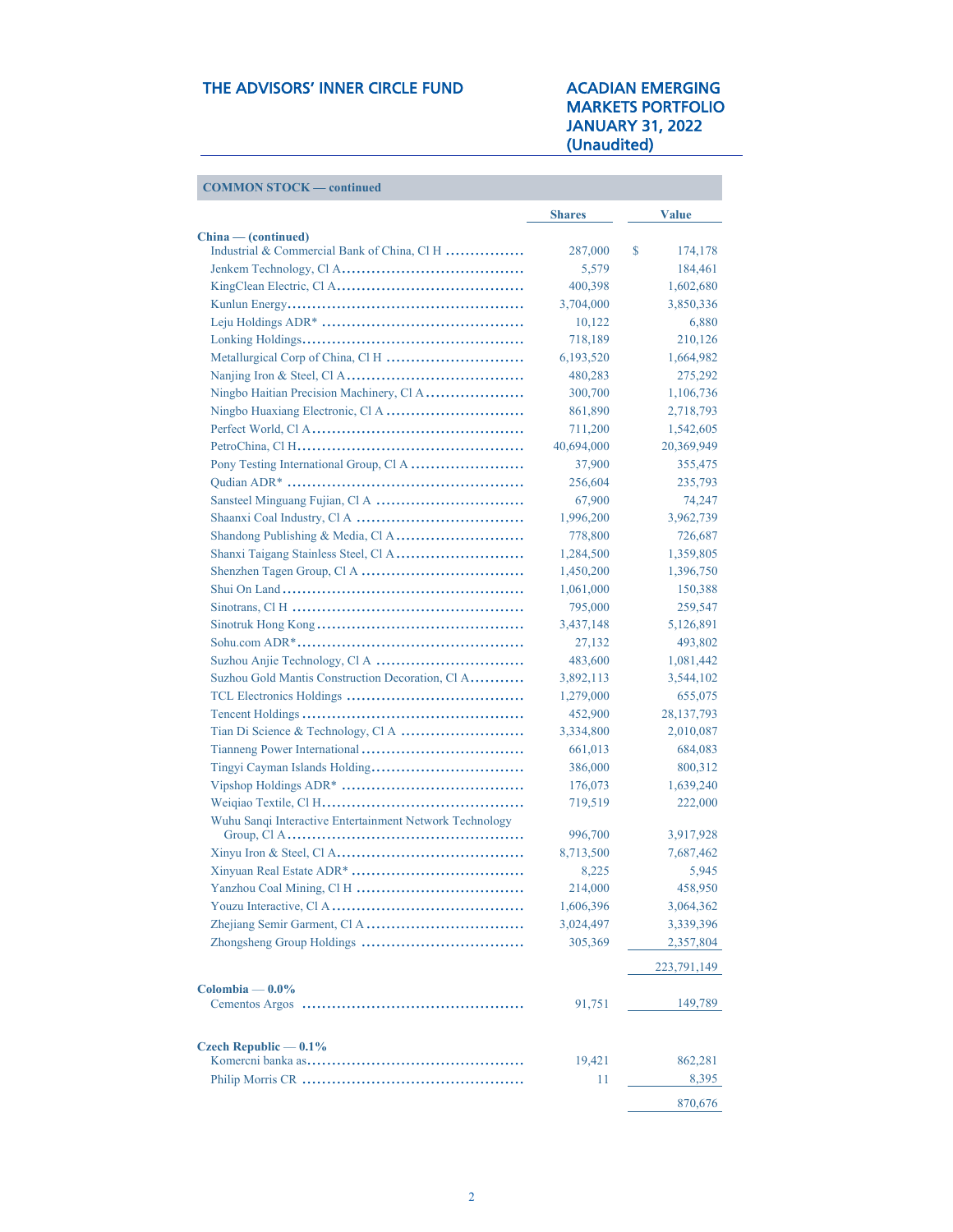| <b>COMMON STOCK — continued</b>                   |                   |                    |
|---------------------------------------------------|-------------------|--------------------|
|                                                   | <b>Shares</b>     | <b>Value</b>       |
| $G$ reece $-0.1\%$                                |                   |                    |
|                                                   | 11,041            | \$<br>2,027        |
|                                                   | 17,259            | 83,407             |
|                                                   | 16,261            | 241,687            |
| Motor Oil Hellas Corinth Refineries               | 3,738             | 59,818             |
|                                                   | 71,085            | 248,087            |
| Hong Kong $-7.8\%$                                |                   | 635,026            |
|                                                   | 801,468           | 12,422,130         |
|                                                   | 1,528,561         | 1,063,850          |
|                                                   | 136,606           | 49,820             |
|                                                   | 200,000           | 56,894             |
|                                                   | 1,046,000         | 287,528            |
|                                                   | 11,986,645        | 6,742,425          |
|                                                   | 421,556           | 174,338            |
|                                                   | 962,780           | 531,775            |
| China High Speed Transmission Equipment Group     | 915,314           | 639,726            |
|                                                   | 4,784,500         | 5,438,360          |
| China International Marine Containers Group, Cl H | 621,174           | 1,123,017          |
|                                                   | 200,000           | 370,506            |
|                                                   | 2,055,215         | 2,677,593          |
|                                                   | 270,000           | 79,439             |
|                                                   | 225,000           | 123,231            |
| China Yongda Automobiles Services Holdings        | 1,987,067         | 2,563,426          |
|                                                   |                   |                    |
|                                                   | 466,000           | 39,553<br>342,523  |
|                                                   | 278,000           |                    |
|                                                   | 6,287,000         | 7,084,974          |
|                                                   | 118,000           | 57,821             |
|                                                   | 294,260           | 168,124            |
|                                                   | 164,000           | 30,582             |
|                                                   | 83,000            | 132,937<br>542,106 |
|                                                   | 2,870,000         |                    |
|                                                   | 767,954           | 132,594            |
|                                                   | 538,783           | 196,572            |
|                                                   | 778,206           | 111,131            |
| Hisense Home Appliances Group, Cl H               | 777,500<br>47,361 | 64,293             |
|                                                   |                   | 62,384             |
|                                                   | 280,000           | 50,683             |
|                                                   | 451,000           | 282,853            |
|                                                   | 21,567            | 792,295            |
|                                                   | 556,583           | 819,200            |
|                                                   | 780,000           | 38,014             |
|                                                   | 41,673            | 8,482              |
|                                                   | 504,000           | 868,224            |
|                                                   | 58,000            | 25,768             |
|                                                   | 121,000           | 82,931             |
|                                                   | 10,216,000        | 11,078,496         |
|                                                   | 933,500           | 9,128,533          |
|                                                   | 286,000           | 8,870              |
|                                                   | 429,169           | 1,085,135          |
|                                                   | 1,783,746         | 950,815            |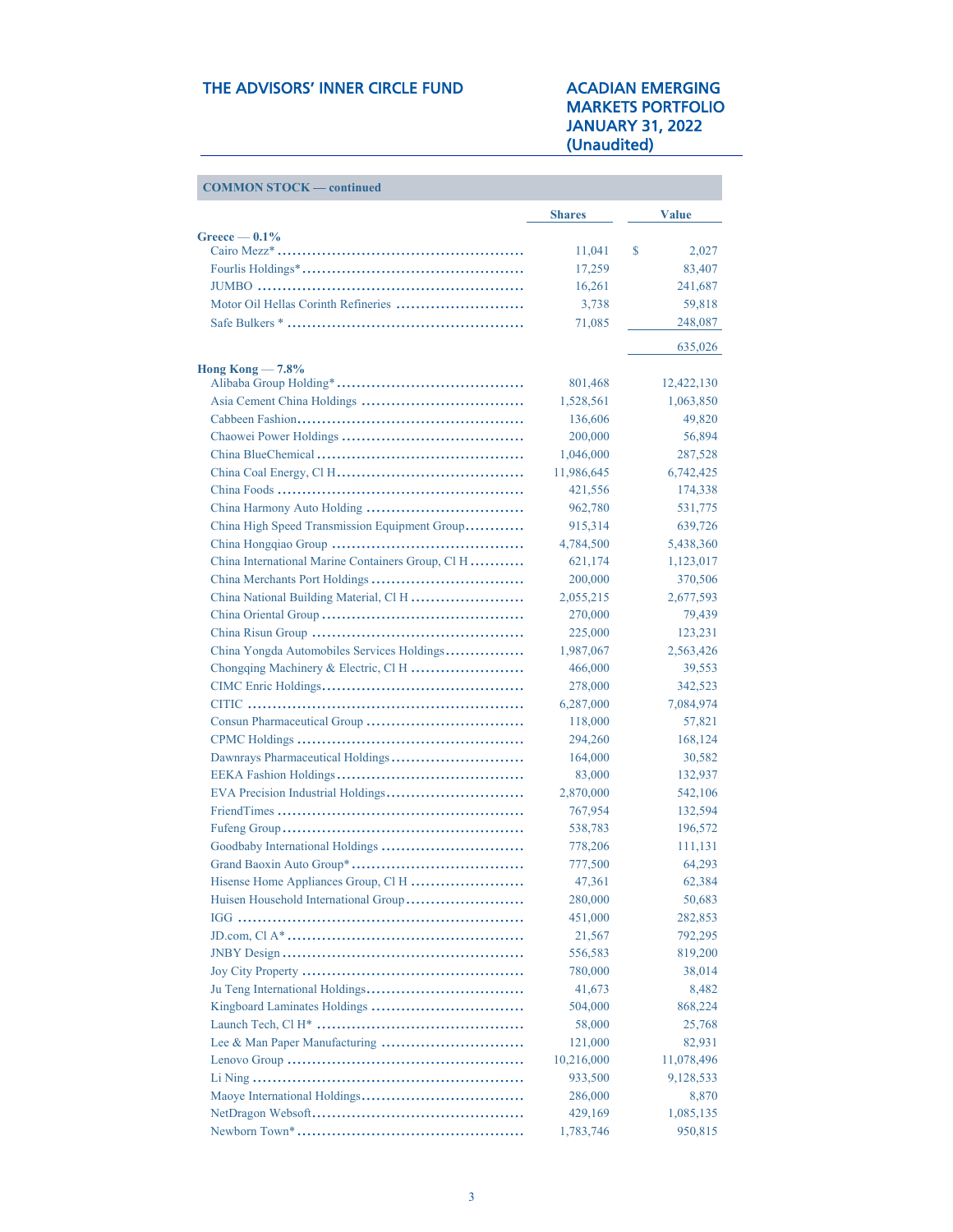| <b>COMMON STOCK — continued</b>                |               |                       |
|------------------------------------------------|---------------|-----------------------|
|                                                | <b>Shares</b> | <b>Value</b>          |
| $\text{Hong Kong}$ $\sim$ (continued)          |               |                       |
|                                                | 1,394,000     | \$<br>1,541,776       |
|                                                | 620,134       | 623,843               |
|                                                | 2,087,000     | 334,581               |
| Renrui Human Resources Technology Holdings     | 13,400        | 15,115                |
|                                                | 222,183       | 328,497               |
|                                                | 1,555,500     | 761,300               |
|                                                | 5,825,486     | 3,467,074             |
|                                                | 1,080,000     | 28,253                |
|                                                | 27,000        | 25,639                |
|                                                | 188,000       | 77,121                |
|                                                | 750,000       | 126,996               |
| Xinjiang Xinxin Mining Industry, Cl H *        | 199,000       | 31,577                |
|                                                |               | 75,891,723            |
| $Hungary - 2.2%$                               | 284,536       | 2,476,368             |
|                                                | 323,130       | 18,710,935            |
|                                                | 7,797         |                       |
|                                                |               | 205,504<br>21,392,807 |
|                                                |               |                       |
| India $-8.2\%$                                 | 4,591         | 141,639               |
|                                                |               |                       |
|                                                | 40,305        | 82,754                |
|                                                | 34,366        | 325,109               |
|                                                | 195,024       | 384,405               |
|                                                | 13,858        | 34,209                |
|                                                | 13,859        | 92,471                |
|                                                | 92,286        | 595,605               |
|                                                | 3,256         | 48,752                |
|                                                | 22,676        | 271,062               |
|                                                | 5,352         | 39,093                |
|                                                | 20,807        | 165,990               |
|                                                | 137,909       | 157,636               |
|                                                | 63,035        | 795,939               |
|                                                | 22,513        | 92,382                |
|                                                | 90,153        | 462,686               |
|                                                | 11,142        | 43,145                |
|                                                | 74,003        | 178,413               |
|                                                | 104,116       | 701,214               |
|                                                | 132,225       | 195,839               |
|                                                | 4,187         | 65,044                |
|                                                | 117,523       | 266,600               |
|                                                | 39,033        | 230,279               |
|                                                | 107,729       | 706,357               |
|                                                | 50,008        | 203,199               |
|                                                | 83,456        | 590,984               |
|                                                | 93,476        | 258,125               |
|                                                | 67,962        | 197,681               |
| Gujarat Narmada Valley Fertilizers & Chemicals | 42,815        | 273,002               |
|                                                | 30,351        | 53,082                |
|                                                | 1,223,002     | 18,134,002            |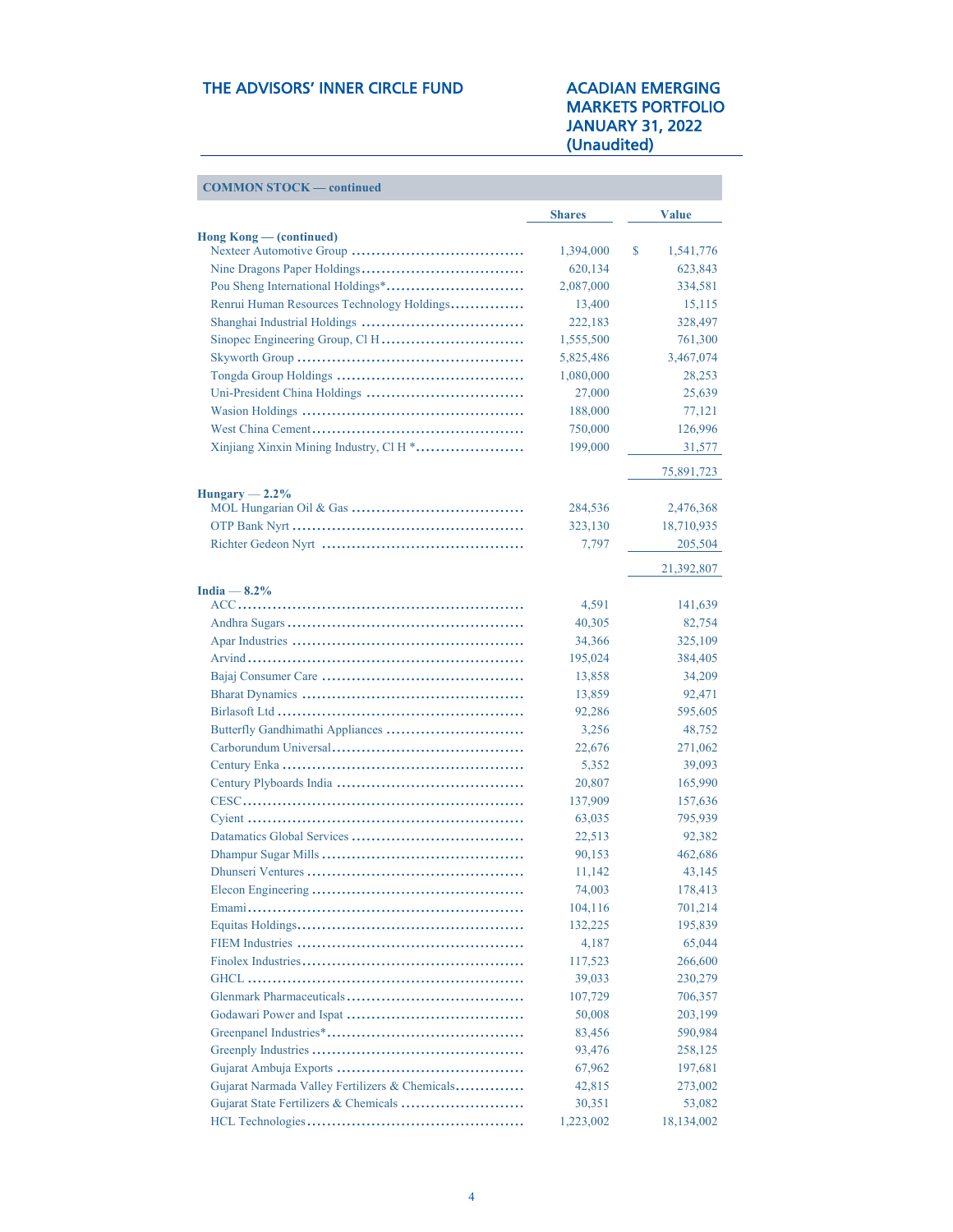| <b>COMMON STOCK</b> | — continued |
|---------------------|-------------|
|---------------------|-------------|

|                     | <b>Shares</b> | <b>Value</b> |
|---------------------|---------------|--------------|
| India — (continued) |               |              |
|                     | 1,691         | \$<br>97,941 |
|                     | 19,016        | 59,662       |
|                     | 15,910        | 309,773      |
|                     | 260,749       | 1,106,718    |
|                     | 12,676        | 52,809       |
|                     | 2,878,853     | 4,876,609    |
|                     | 25,389        | 597,914      |
|                     | 38,041        | 38,663       |
|                     | 4,755         | 10,820       |
|                     | 84,813        | 78,527       |
|                     | 32,265        | 43,933       |
|                     | 86,643        | 238,073      |
|                     | 5,881         | 44,769       |
|                     | 47,962        | 87,867       |
|                     | 44,175        | 59,558       |
|                     | 6,605         | 59,065       |
|                     | 20,520        | 134,591      |
|                     | 2,284         | 9,686        |
|                     |               | 544,714      |
|                     | 630,937       |              |
|                     | 30,179        | 144,756      |
|                     | 1,818         | 36,355       |
|                     | 378,730       | 3,341,394    |
|                     | 13,350        | 121,070      |
|                     | 22,399        | 373,296      |
|                     | 29,823        | 273,166      |
|                     | 3,097         | 8,073        |
|                     | 69,338        | 106,364      |
|                     | 120,293       | 6,524,829    |
|                     | 2,025,514     | 2,992,403    |
|                     | 228,696       | 408,294      |
|                     | 14,545        | 112,544      |
|                     | 104,817       | 611,515      |
|                     | 103,998       | 231,236      |
|                     | 8,170         | 65,134       |
|                     | 346,494       | 808,301      |
|                     | 14,803        | 702,195      |
|                     | 162,820       | 371,314      |
|                     | 9,990         | 595,482      |
|                     | 20,997        | 523,875      |
|                     | 321,599       | 413,458      |
|                     | 38,561        | 158,125      |
|                     | 8,721         | 89,657       |
|                     | 1,112,117     | 2,439,932    |
|                     | 25,178        | 89,672       |
|                     | 7,592         | 52,155       |
|                     | 658           | 10,481       |
|                     |               |              |
|                     | 1,411         | 170,676      |
|                     | 10,492        | 86,004       |
|                     | 22,237        | 74,697       |
|                     | 24,505        | 160,638      |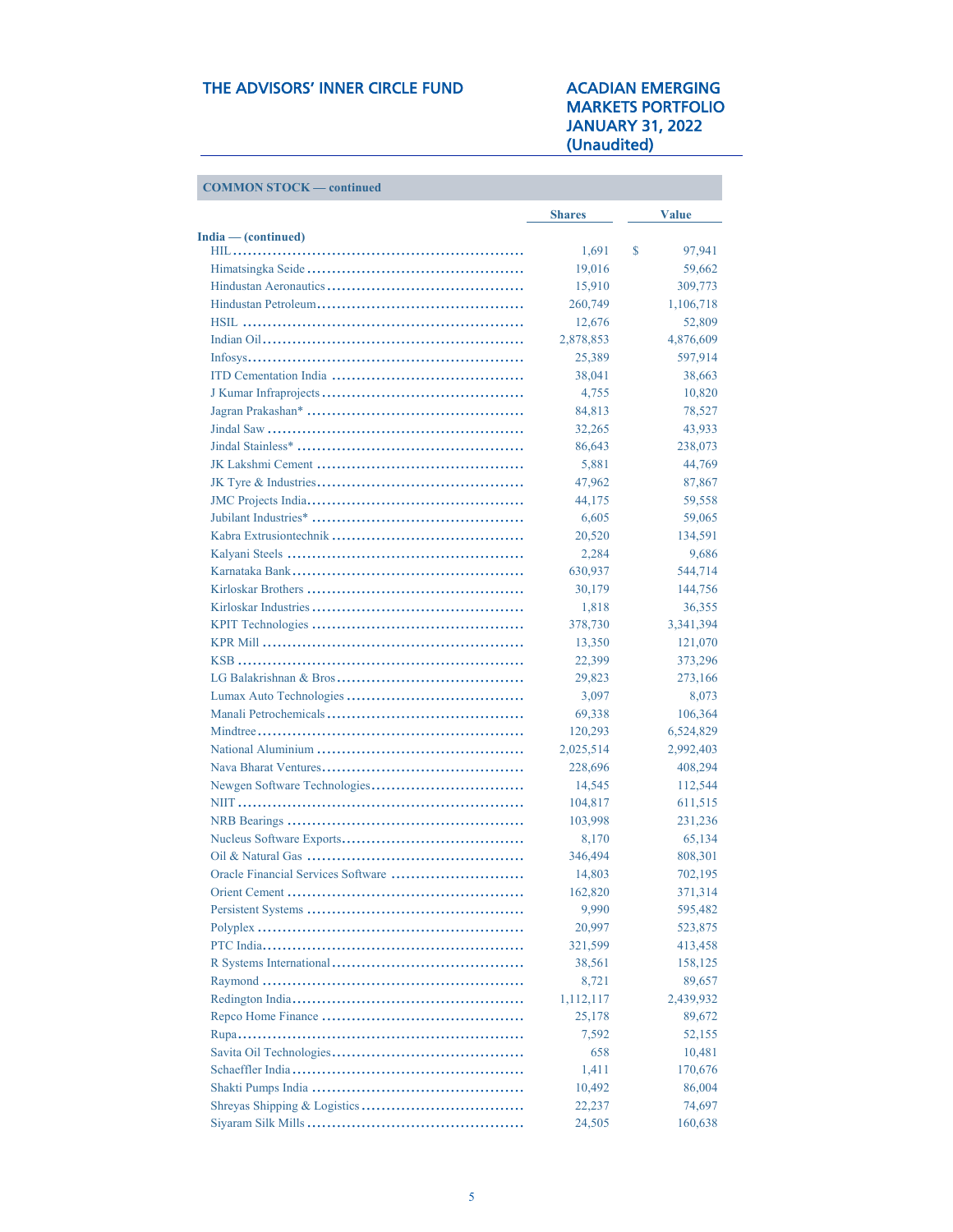| <b>COMMON STOCK — continued</b>               |               |              |
|-----------------------------------------------|---------------|--------------|
|                                               | <b>Shares</b> | <b>Value</b> |
| $India$ – (continued)                         |               |              |
|                                               | 1,350         | \$<br>1,547  |
|                                               | 9,439         | 112,851      |
|                                               | 31,713        | 348,007      |
|                                               | 30,522        | 23,146       |
|                                               | 35,560        | 46,712       |
|                                               | 92,741        | 128,949      |
|                                               | 3,071         | 45,124       |
|                                               | 238,966       | 4,778,198    |
|                                               | 4,120         | 46,067       |
|                                               | 122,412       | 140,673      |
|                                               | 9,212         | 87,309       |
|                                               | 375,045       | 300,574      |
|                                               | 798           | 21,547       |
|                                               | 16,087        | 522,956      |
|                                               | 20,755        | 174,729      |
|                                               | 14,706        | 39,670       |
|                                               | 37,577        | 225,938      |
|                                               | 39,758        | 76,520       |
|                                               | 2,075,427     | 16,072,613   |
|                                               | 8,160         | 686,746      |
|                                               | 43,854        | 247,393      |
|                                               |               | 80,462,750   |
| Indonesia — $0.6\%$                           |               |              |
|                                               | 19,356,300    | 3,035,668    |
|                                               | 2,088,867     | 138,380      |
| Bank Pembangunan Daerah Jawa Barat Dan Banten | 1,348,340     | 124,073      |
|                                               | 4,999,775     | 995,238      |
|                                               | 1,989,100     | 86,115       |
|                                               | 279,534       | 40,951       |
|                                               | 234,549       | 354,662      |
|                                               | 920,568       | 243,921      |
|                                               | 1,633,200     | 19,705       |
|                                               | 204,700       | 330,903      |
|                                               |               | 5,369,616    |
| Luxembourg $-0.5\%$                           |               |              |
|                                               | 115,775       | 4,663,417    |
| Malaysia $-0.1\%$                             |               |              |
|                                               | 396,900       | 132,923      |
|                                               | 130,600       | 51,507       |
|                                               | 86,400        | 12,855       |
|                                               | 102,800       | 16,611       |
|                                               | 376,483       | 60,334       |
|                                               | 67,900        | 31,564       |
|                                               | 12,569        | 119,476      |
|                                               | 40,000        | 27,434       |
|                                               | 55,500        | 18,040       |
|                                               | 1,007,300     | 518,346      |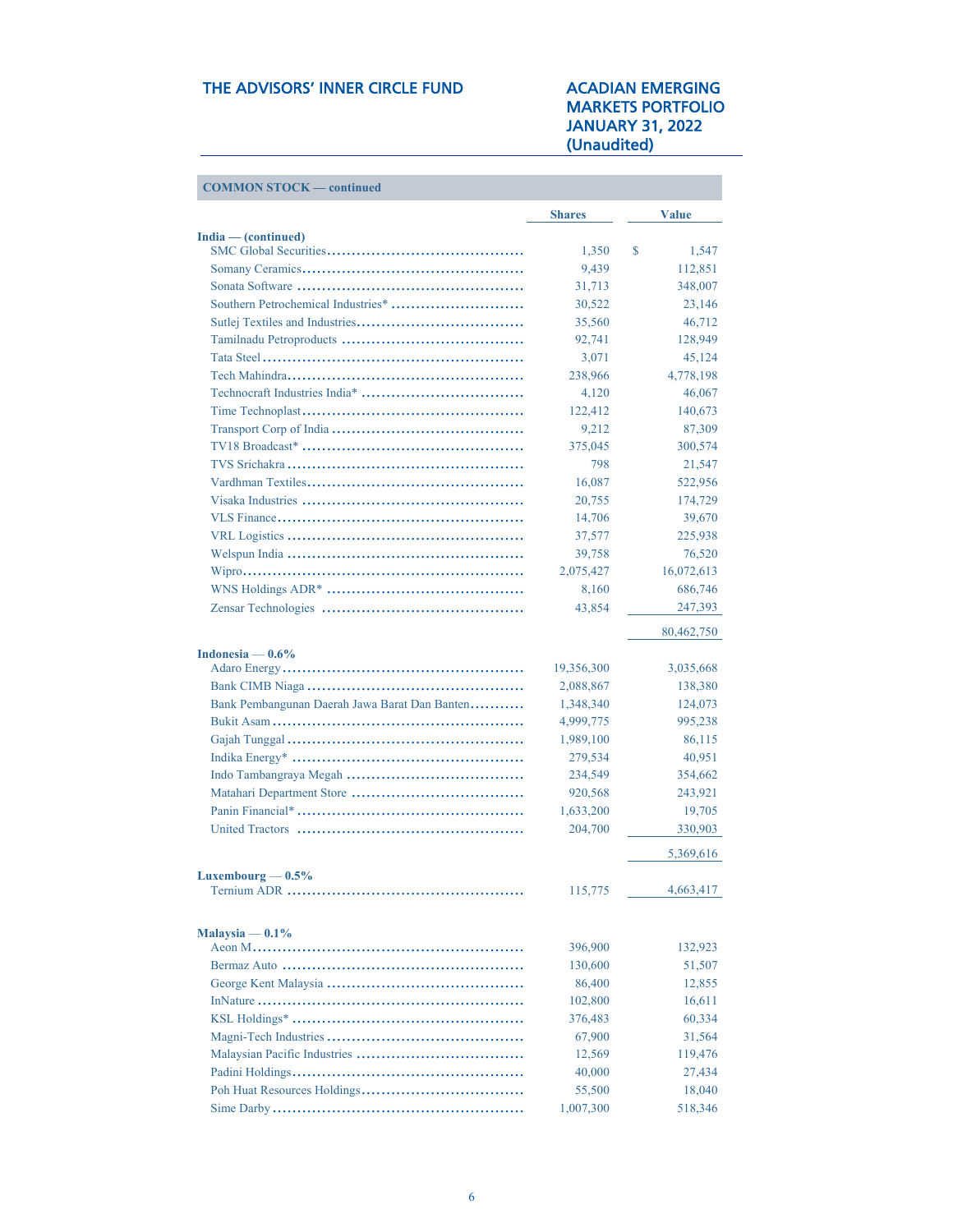# MARKETS PORTFOLIO JANUARY 31, 2022

| <b>COMMON STOCK — continued</b>           |               |                   |
|-------------------------------------------|---------------|-------------------|
|                                           | <b>Shares</b> | <b>Value</b>      |
| Malaysia — (continued)                    |               |                   |
|                                           | 69,600        | 135,814<br>-S     |
|                                           |               | 1,124,904         |
|                                           |               |                   |
| Mexico — $0.1\%$                          | 338,246       | 245,141           |
|                                           | 62,788        | 12,388            |
|                                           | 44,003        | 202,310           |
|                                           | 249,447       | 361,691           |
|                                           |               |                   |
|                                           |               | 821,530           |
| Monaco — $0.0\%$                          | 4,200         | 55,188            |
|                                           |               |                   |
| Peru — $0.3\%$                            |               |                   |
|                                           | 921           | 29,039            |
|                                           | 44,631        | 2,851,475         |
|                                           |               | 2,880,514         |
| Philippines $-0.0\%$                      |               |                   |
|                                           | 61,700        | 33,946            |
|                                           | 518,700       | 254,785           |
|                                           | 187,472       | 4,018             |
|                                           |               | 292,749           |
| $Poland - 2.2\%$                          |               |                   |
|                                           | 39,051        | 539,823           |
|                                           | 26,595        | 535,443           |
|                                           | 4,837         | 74,749            |
|                                           | 208,237       | 6,938,132         |
|                                           | 6,978         | 397,324           |
|                                           | 1,122         | 31,706            |
|                                           | 49,203        | 93,017            |
|                                           | 201,319       | 133,983           |
|                                           | 24,636        | 214,355           |
|                                           | 515           | 76,882            |
|                                           | 53,660        | 719,636           |
|                                           | 3,031         | 200,544           |
|                                           | 202<br>3,116  | 22,378<br>250,631 |
|                                           | 7,361         | 195,573           |
|                                           | 5,598         | 42,761            |
|                                           | 1,913         | 218,760           |
|                                           | 24            | 4,354             |
|                                           | 1,035,250     | 1,952,938         |
|                                           | 6,560         | 21,189            |
| Polskie Gornictwo Naftowe i Gazownictwo   | 1,132,866     | 1,479,076         |
| Powszechna Kasa Oszczednosci Bank Polski* | 59,417        | 695,456           |
|                                           | 545,941       | 4,863,436         |
|                                           | 18,229        | 1,567,592         |
|                                           | 240,780       | 142,725           |
|                                           | 5,287         | 328,237           |
|                                           | 3,898         | 36,785            |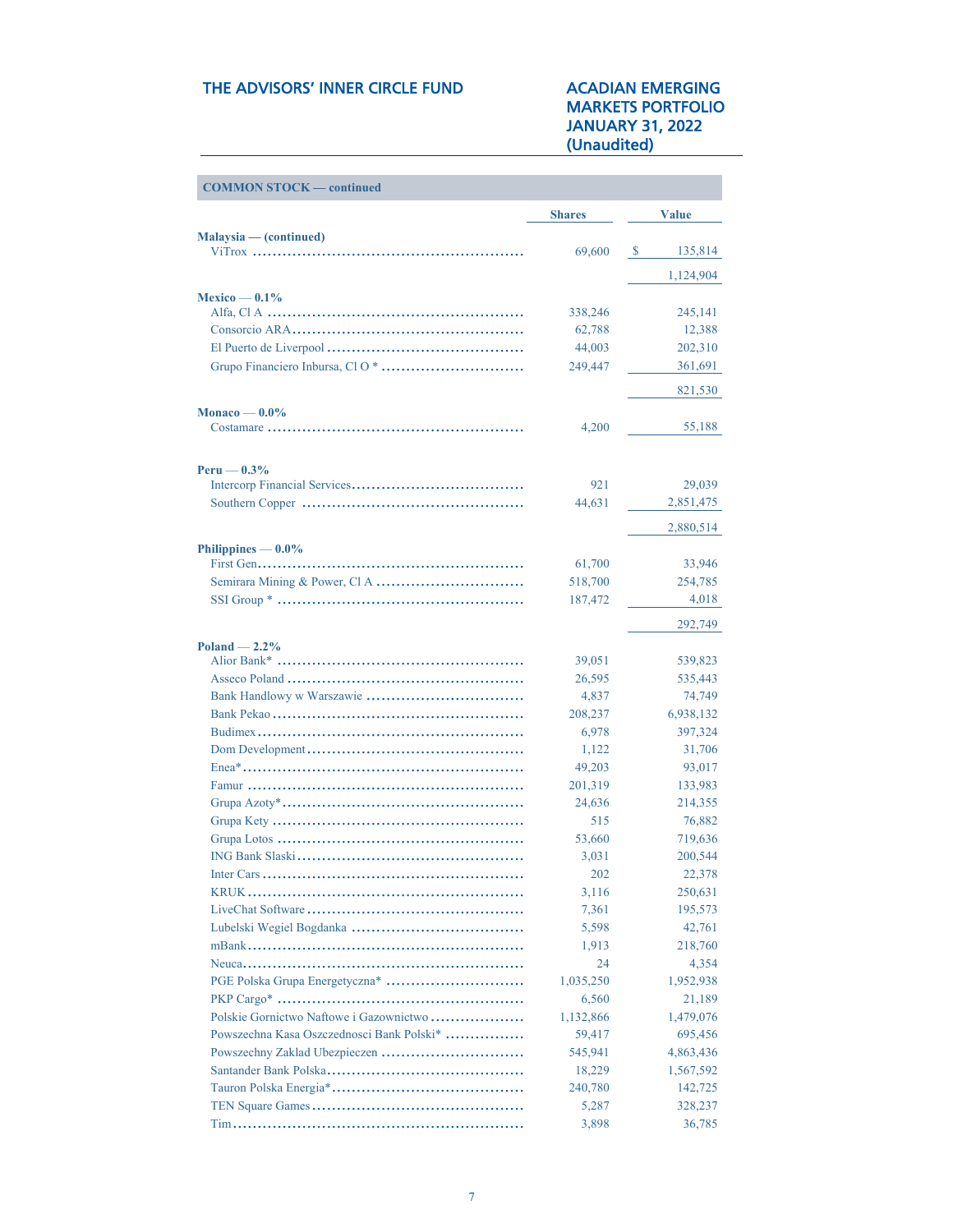| <b>COMMON STOCK — continued</b> |               |              |
|---------------------------------|---------------|--------------|
|                                 | <b>Shares</b> | <b>Value</b> |
| Poland — (continued)            |               |              |
|                                 | 1,466         | S<br>15,861  |
|                                 | 6,972         | 69,394       |
|                                 | 7,561         | 17,036       |
|                                 | 208           | 6,853        |
|                                 |               | 21,886,629   |
| $Qatar - 0.1\%$                 |               |              |
|                                 | 222,399       | 178,438      |
|                                 | 256,252       | 1,182,470    |
|                                 | 32,935        | 50,755       |
|                                 |               | 1,411,663    |
| $Russia - 1.7%$                 |               |              |
|                                 | 93,178        | 656,296      |
|                                 | 3,279         | 145,293      |
|                                 | 165,693       | 4,597,821    |
|                                 | 447,493       | 6,288,325    |
|                                 | 133,182       | 5,156,415    |
|                                 | 144,366       | 206,443      |
|                                 |               | 17,050,593   |
| Saudi Arabia — 6.3%             |               |              |
|                                 | 277,386       | 10,979,983   |
|                                 | 2,220         | 24,038       |
|                                 | 20,464        | 233,865      |
|                                 | 106,128       | 1,038,113    |
|                                 | 55,001        | 755,087      |
|                                 | 31,327        | 190,160      |
|                                 | 931,168       | 6,037,186    |
|                                 | 204,202       | 2,351,784    |
|                                 | 68,345        | 717,495      |
|                                 | 481,301       | 16,029,244   |
|                                 | 1,962         | 29,123       |
|                                 | 996,021       | 6,972,714    |
|                                 | 375,710       | 3,412,587    |
|                                 | 201,532       | 1,209,041    |
|                                 | 1,462,469     | 7,662,543    |
| United Electronics.             | 45,544        | 1,696,940    |
|                                 | 171,368       | 2,296,244    |
|                                 |               | 61,636,147   |
| Singapore $-0.0\%$              |               |              |
|                                 | 112,500       | 25,876       |
|                                 | 512,200       | 268,392      |
|                                 |               | 294,268      |
| South Africa $-2.7\%$           |               |              |
|                                 | 22,400        | 336,285      |
|                                 | 14,755        | 1,794,595    |
|                                 | 16,344        | 140,937      |
|                                 | 67,535        | 22,365       |
|                                 | 2,504         | 45,877       |
|                                 | 416,818       | 1,681,813    |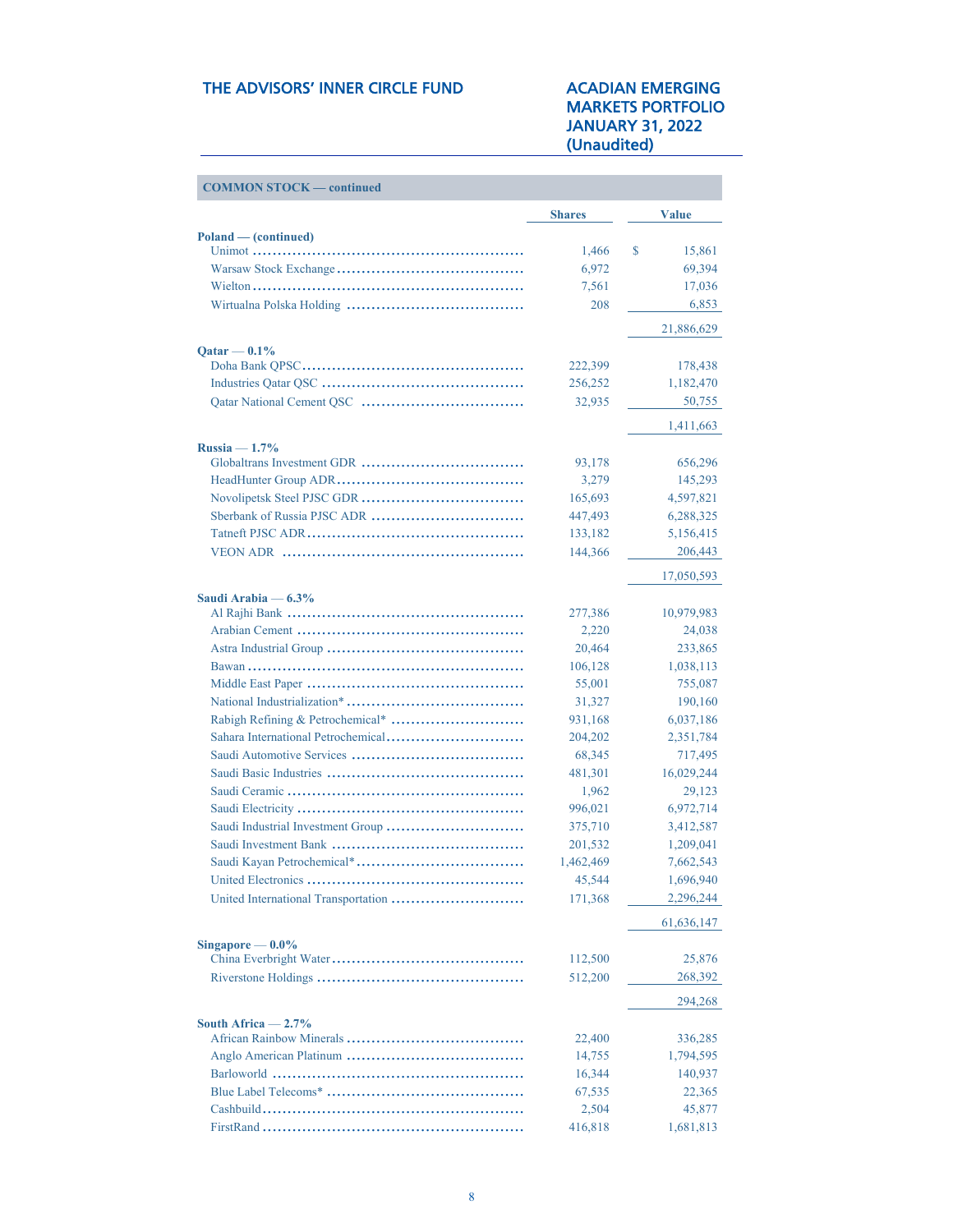| <b>COMMON STOCK — continued</b>                  |               |              |
|--------------------------------------------------|---------------|--------------|
|                                                  | <b>Shares</b> | <b>Value</b> |
| South Africa - (continued)                       |               |              |
|                                                  | 688           | \$<br>6,097  |
|                                                  | 92,461        | 522,245      |
|                                                  | 299,268       | 10,654,189   |
|                                                  | 21,364        | 67,643       |
|                                                  | 247,559       | 1,893,456    |
|                                                  | 85,890        | 77,283       |
|                                                  | 22,842        | 78,178       |
|                                                  | 239,954       | 215,669      |
|                                                  | 16,027        | 64,323       |
|                                                  | 32,354        | 729,895      |
|                                                  | 491,590       | 4,797,709    |
|                                                  | 863,490       | 2,788,715    |
|                                                  |               | 25,917,274   |
| South Korea - 15.5%                              | 567           | 20,236       |
|                                                  | 95,862        | 643,235      |
|                                                  | 12,365        | 226,048      |
|                                                  |               |              |
|                                                  | 29,829        | 1,978,516    |
|                                                  | 1,079         | 27,895       |
|                                                  | 17,056        | 28,265       |
|                                                  | 927           | 33,803       |
|                                                  | 5,224         | 150,578      |
|                                                  | 2,670         | 19,116       |
|                                                  | 2,331         | 12,011       |
|                                                  | 16,153        | 223,724      |
|                                                  | 85,975        | 662,728      |
|                                                  | 1,855         | 152,357      |
|                                                  | 4,165         | 16,769       |
|                                                  | 4,410         | 289,320      |
|                                                  | 2,434         | 27,341       |
|                                                  | 5,211         | 24,887       |
|                                                  | 3,878         | 122,343      |
|                                                  | 1,422         | 191,312      |
|                                                  | 555,502       | 20,885,274   |
|                                                  | 2,901         | 81,190       |
| Hanjin Heavy Industries & Construction Holdings* | 10,403        | 30,399       |
|                                                  | 31,653        | 883,884      |
|                                                  | 177,601       | 4,424,057    |
|                                                  | 29,770        | 1,200,245    |
|                                                  | 281,304       | 695,684      |
|                                                  | 3,832         | 47,742       |
|                                                  | 28,736        | 177,864      |
|                                                  | 2,925         | 1,038,670    |
|                                                  | 4,256         | 138,868      |
|                                                  | 13,735        | 828,197      |
|                                                  | 44,408        | 1,579,449    |
|                                                  | 9,495         | 312,656      |
|                                                  | 45,575        | 308,606      |
|                                                  | 33,390        | 617,680      |
|                                                  | 145,744       | 7,251,411    |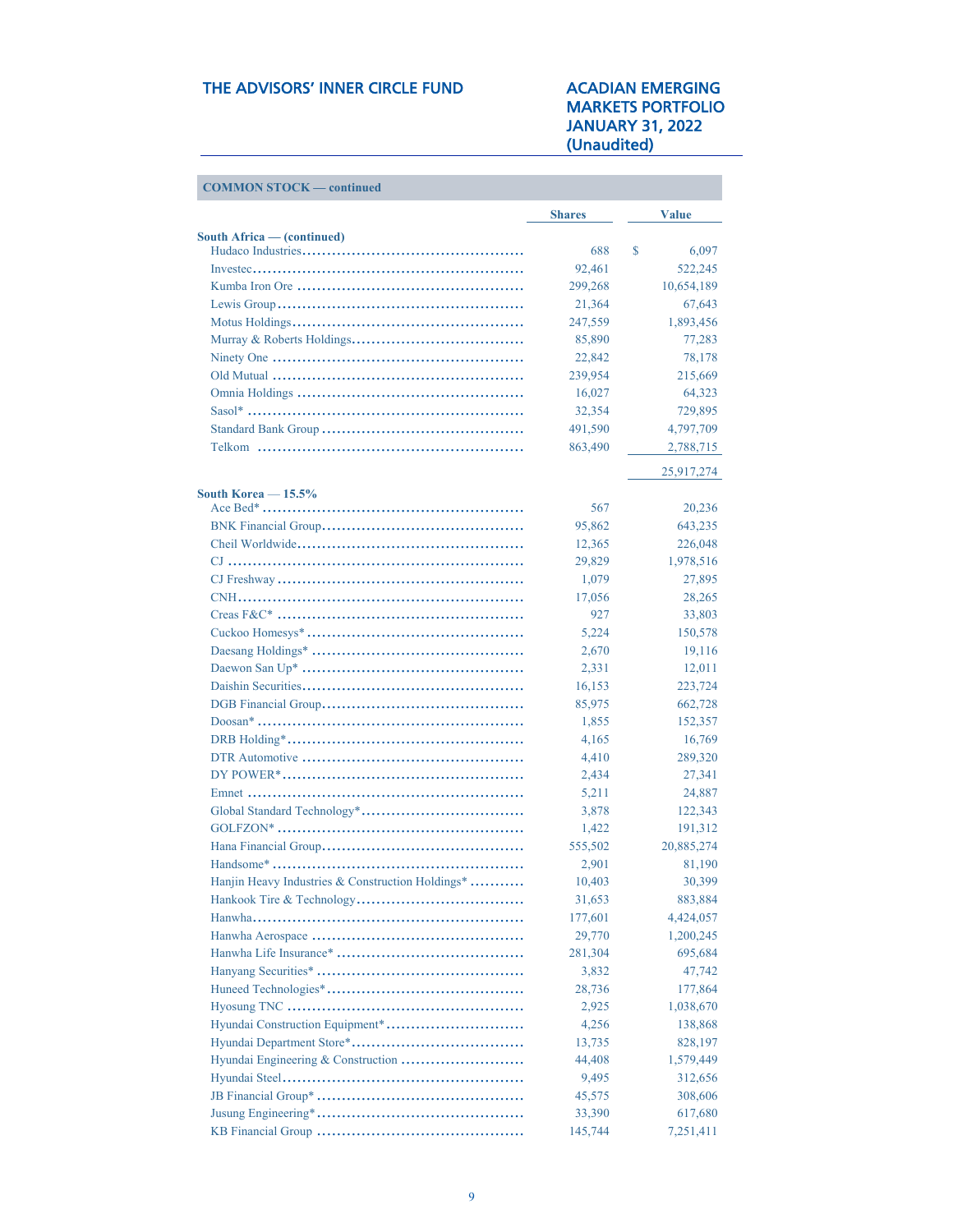| <b>COMMON STOCK — continued</b>  |               |               |
|----------------------------------|---------------|---------------|
|                                  | <b>Shares</b> | <b>Value</b>  |
| <b>South Korea</b> - (continued) |               |               |
|                                  | 1,487         | \$<br>483,059 |
|                                  | 278,445       | 19,484,684    |
|                                  | 7,102         | 180,396       |
|                                  | 20,334        | 112,961       |
|                                  | 9,586         | 68,509        |
|                                  | 9,205         | 558,854       |
|                                  | 46,206        | 90,960        |
|                                  | 538,309       | 14,084,534    |
|                                  | 13,805        | 93,441        |
|                                  | 8,581         | 112,803       |
|                                  | 431           | 26,580        |
|                                  | 128,518       | 2,160,052     |
|                                  | 146,900       | 16,082,322    |
|                                  | 5,703         | 266,575       |
|                                  | 8,955         | 2,690,192     |
|                                  | 9,385         | 192,831       |
|                                  | 337,844       | 3,648,671     |
|                                  | 18,074        | 400,357       |
|                                  | 14,456        | 254,526       |
|                                  | 3,187         | 132,290       |
|                                  | 1,510         | 50,813        |
|                                  | 2,938         | 22,095        |
|                                  | 1,070         | 37,982        |
|                                  | 17,309        | 90,938        |
|                                  | 13,428        | 127,769       |
|                                  | 44,930        | 1,286,294     |
|                                  | 2,947         | 36,365        |
|                                  | 3,167         | 24,300        |
|                                  | 15,821        | 149,499       |
|                                  | 4,755         | 104,454       |
|                                  | 430,471       | 26,774,769    |
|                                  | 1,353         | 70,405        |
|                                  | 5,486         | 45,806        |
|                                  | 9,446         | 72,934        |
|                                  | 4,391         | 142,444       |
| <b>SAVEZONE I&amp;C CORP*</b>    | 11,048        | 26,714        |
|                                  | 97,673        | 3,119,158     |
|                                  | 12,961        | 2,553,520     |
|                                  | 1,067         | 27,487        |
|                                  | 2,976         | 302,230       |
|                                  | 32,654        | 140,905       |
|                                  | 11,402        | 866,076       |
|                                  | 5,396         | 47,194        |
|                                  | 236,481       |               |
|                                  | 17,476        | 298,759       |
|                                  |               | 481,419       |
|                                  | 56,293        | 133,389       |
|                                  | 544,417       | 6,650,517     |
|                                  | 22,502        | 872,456       |
|                                  |               | 151,033,648   |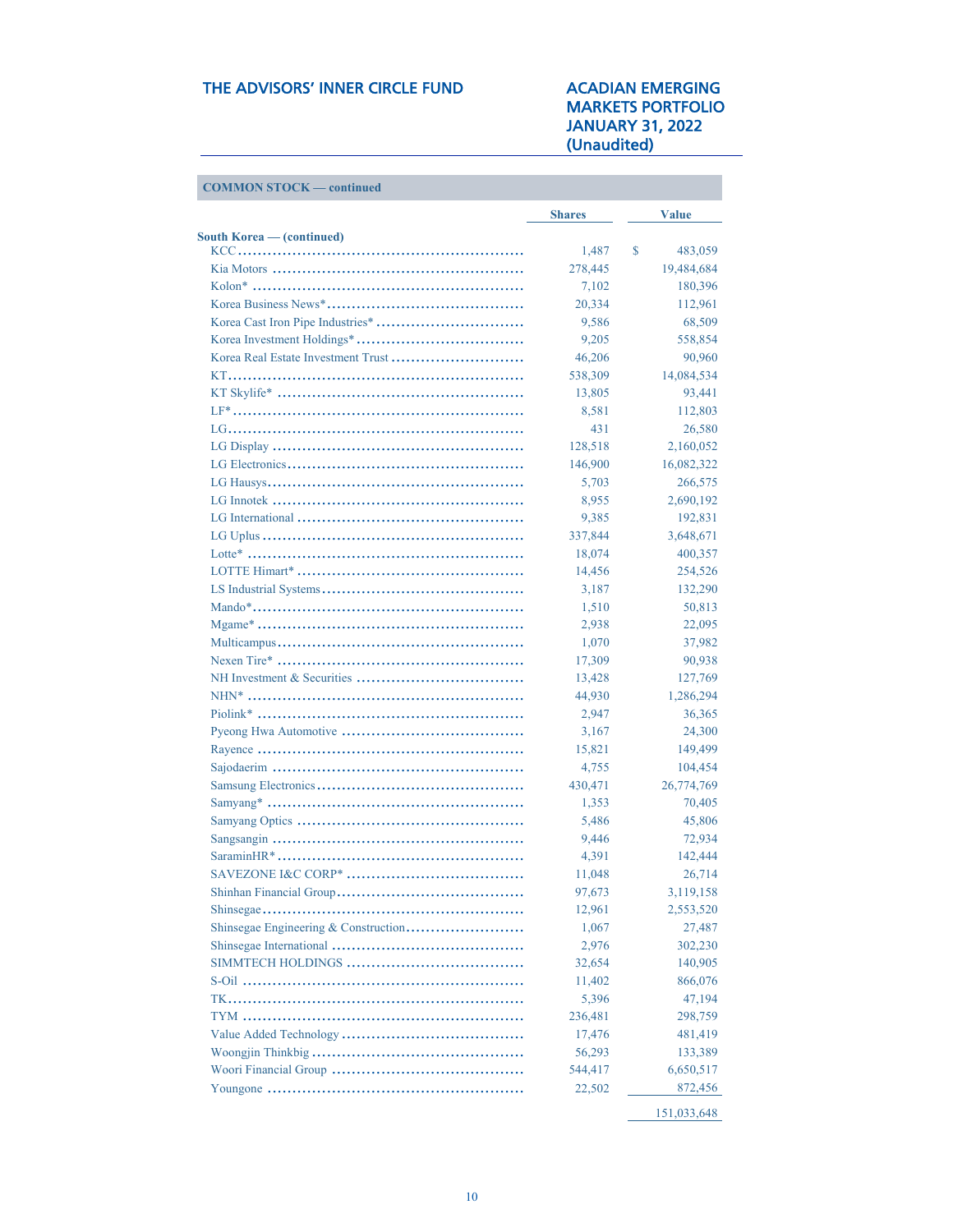**COMMON STOCK — continued** 

|                                    | <b>Shares</b> | <b>Value</b> |
|------------------------------------|---------------|--------------|
| Taiwan $-19.0\%$                   | 22,000        | \$<br>58,646 |
|                                    | 522,000       | 6,804,012    |
|                                    | 7,000         | 11,442       |
|                                    | 37,000        | 52,900       |
|                                    | 903,000       | 1,527,472    |
|                                    | 1,119,000     | 1,023,438    |
|                                    | 181,000       | 214,938      |
|                                    | 5,000         | 14,719       |
|                                    | 1,173,000     | 4,981,601    |
|                                    |               | 50,504       |
|                                    | 95,000        |              |
|                                    | 3,528,102     | 9,691,860    |
|                                    | 25,000        | 25,946       |
|                                    | 7,615         | 29,824       |
|                                    | 66,329        | 720,996      |
|                                    | 6,487,648     | 23,850,836   |
|                                    | 5,739,000     | 3,565,940    |
|                                    | 153,000       | 196,823      |
|                                    | 8,000         | 11,764       |
|                                    | 1,545,061     | 3,561,851    |
|                                    | 214,000       | 1,317,328    |
|                                    | 586,000       | 23,021,622   |
|                                    | 3,334         | 1,119        |
|                                    | 628,000       | 10,903,607   |
|                                    | 141,000       | 560,804      |
|                                    | 64,000        | 1,054,702    |
|                                    | 1,860,000     | 2,156,603    |
|                                    | 58,000        | 205,595      |
|                                    | 850,000       | 16,338,922   |
|                                    | 73,000        | 85,288       |
|                                    | 5,057         | 399,503      |
|                                    | 95,000        | 10,037       |
|                                    | 14,000        | 52,730       |
|                                    | 342,000       | 320,866      |
| Taiwan Semiconductor Manufacturing | 2,344,000     | 53,880,473   |
|                                    | 8,000         | 10,839       |
|                                    | 44,500        | 31,556       |
|                                    | 5,134,000     | 10,686,948   |
|                                    | 36,000        | 38,748       |
|                                    | 9,396,520     | 8,598,138    |
|                                    |               | 186,070,940  |
| Thailand $-0.8\%$                  |               |              |
|                                    | 590,200       | 332,888      |
|                                    | 41,200        | 23,646       |
|                                    | 6,425,900     | 738,687      |
|                                    | 1,338,100     | 6,050,081    |
|                                    | 123,200       | 116,522      |
| Sri Trang Agro-Industry NVDR       | 701,700       | 635,669      |
|                                    | 53,200        | 12,324       |
|                                    | 36,500        | 44,956       |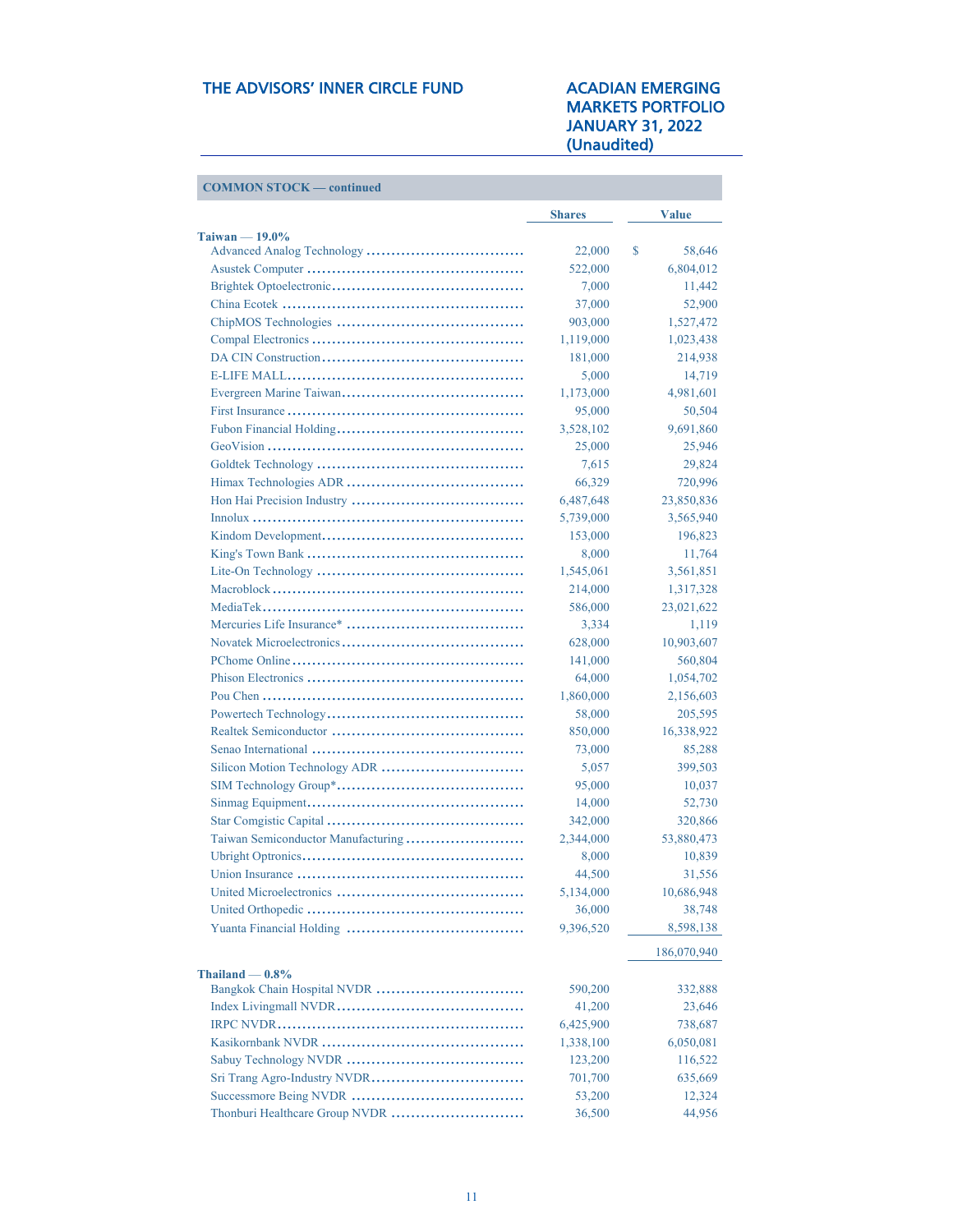| <b>COMMON STOCK — continued</b>                     |                        |                          |
|-----------------------------------------------------|------------------------|--------------------------|
|                                                     | <b>Shares</b>          | <b>Value</b>             |
| Thailand — (continued)                              |                        |                          |
|                                                     | 383,200                | $\mathcal{S}$<br>244,245 |
|                                                     |                        | 8,199,018                |
| Turkey $-0.3\%$                                     |                        |                          |
|                                                     | 438,393                | 1,576,550                |
|                                                     | 75,297                 | 88,722                   |
|                                                     | 21,293                 | 64,919                   |
|                                                     | 41,986                 | 80,098                   |
|                                                     | 1,881,321              | 579,428                  |
|                                                     |                        | 2,389,717                |
| United Arab Emirates $-0.0\%$                       |                        |                          |
|                                                     | 210,019                | 247,104                  |
|                                                     | 163,639                | 133,069                  |
|                                                     |                        | 380,173                  |
| United Kingdom $-0.1\%$                             |                        |                          |
|                                                     | 84,208                 | 499,545                  |
|                                                     |                        |                          |
| United States $-0.3%$                               | 2,816                  | 93,519                   |
|                                                     | 16,445                 | 1,504,718                |
| United Microelectronics ADR                         | 170,559                | 1,676,595                |
|                                                     |                        |                          |
|                                                     |                        | 3,274,832                |
| TOTAL COMMON STOCK                                  |                        | 925,658,968              |
|                                                     |                        |                          |
| <b>PREFERRED STOCK(B) <math>-4.5\%</math></b>       |                        |                          |
|                                                     |                        |                          |
| $Brazil - 4.5%$                                     | 380                    |                          |
| Banco do Estado do Rio Grande do Sul                |                        | 2,079                    |
|                                                     | 129,955                | 267,737                  |
|                                                     | 103,205<br>1,256,292   | 957,592                  |
|                                                     |                        | 3,125,293                |
|                                                     | 66,300                 | 581,331<br>2,282,755     |
|                                                     | 1,678,900              | 11,996,522               |
|                                                     | 2,283,252<br>1,250,100 |                          |
|                                                     |                        | 2,740,281                |
|                                                     | 455                    |                          |
|                                                     | 3,265,994              | 19,909,272               |
|                                                     | 17,000                 | 302,825                  |
| Usinas Siderurgicas de Minas Gerais Usiminas, Ser A | 594,200                | 1,774,733                |
|                                                     |                        | 43,940,420               |
| South Korea — $0.0\%$                               |                        |                          |
|                                                     | 9,029                  | 532,543                  |
|                                                     |                        |                          |
| <b>TOTAL PREFERRED STOCK</b>                        |                        | 44,472,963               |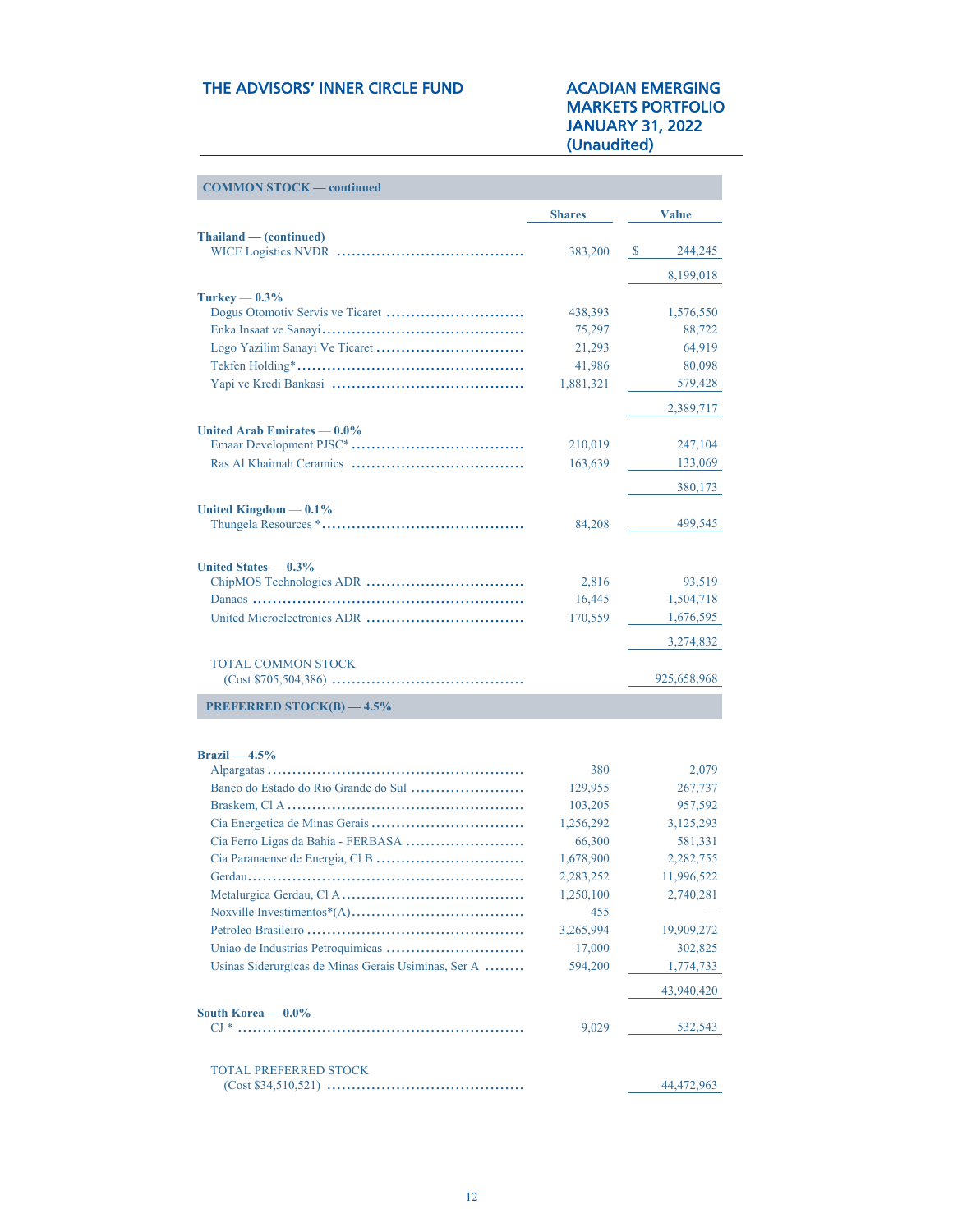## MARKETS PORTFOLIO JANUARY 31, 2022 (Unaudited)

| <b>Shares</b> | <b>Value</b>               |
|---------------|----------------------------|
| 100,870       | $\frac{1}{2}$ 4,926,491    |
|               | 4,926,491                  |
|               |                            |
| 2,152,402     | 2,152,402<br>\$977,210,824 |
|               |                            |

\* Non-income producing security.

(A) Level 3 security in accordance with fair value hierarchy. (B) There is currently no rate available.

ADR — American Depositary Receipt

 $Cl - Class$ 

GDR — Global Depositary Receipt

NVDR — Non-Voting Depositary Receipt

PJSC — Public Joint Stock Company

QPSC — Qatari Public Shareholding Company QSC — Qatari Shareholding Company

Ser — Series